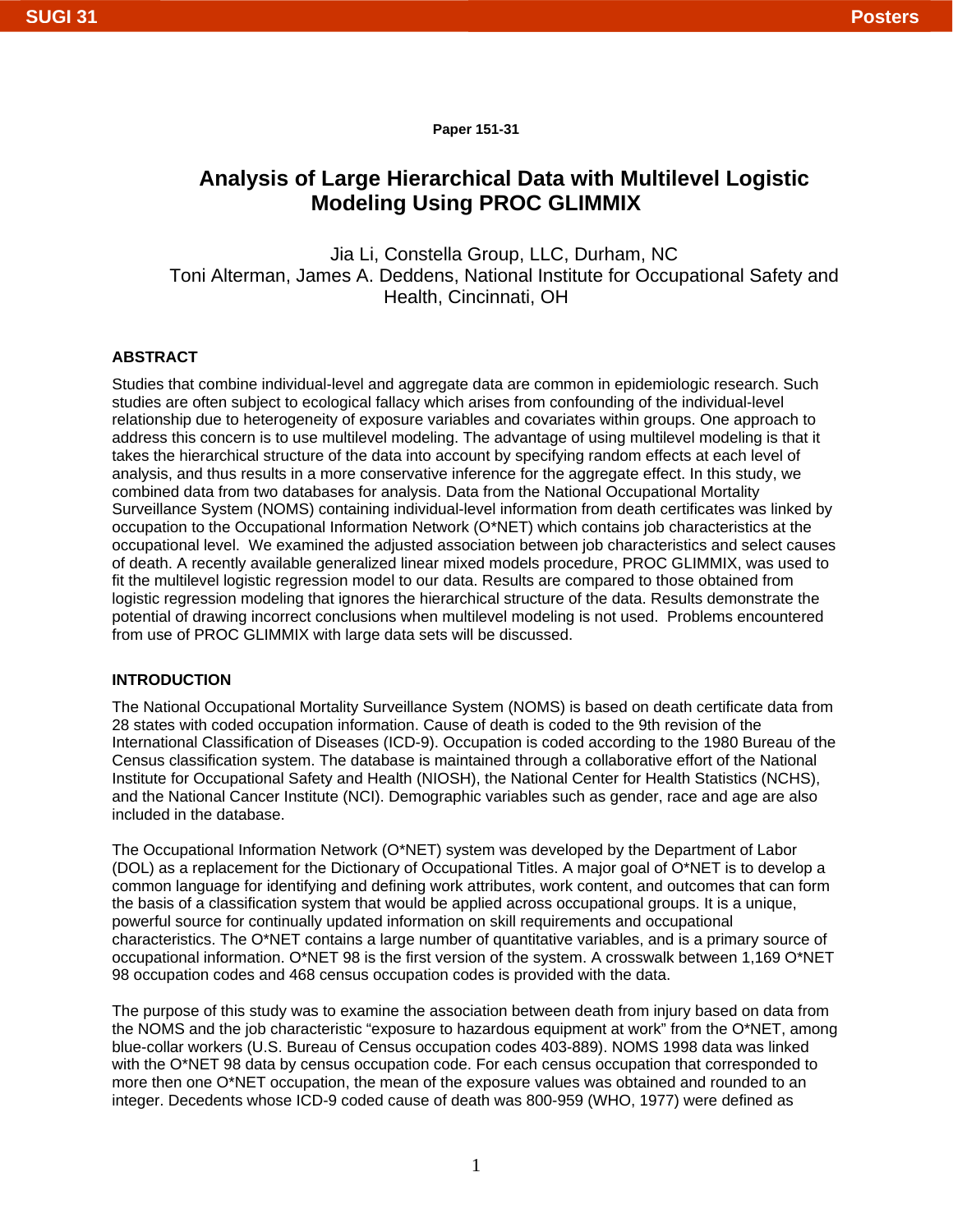having died from injury. Exposure to hazardous equipment was coded on a Likert scale from 0 to 4 in O\*NET 98. Ratings of 3 and 4 were combined and coded as 'high exposure' and ratings of 0 to 2 as 'low exposure' for ease of interpretation. Those who died at less than 20 years of age were excluded from the study because they were assumed to have limited occupational experience. Decedents aged 60 or more were also excluded because they were more likely to have retired or not be working at their usual occupation at the time of their death. This resulted in a sample size of 48,662 decedents having had a usual occupation as a blue collar worker.

# **METHODS**

Research involving a combination of both individual-level and aggregate data has a long history in epidemiology (Chambers & Skinner, 2003). One reason for this is that individual-level data may be limited, while aggregate data containing the relevant information may be readily available from administrative sources or population census. The aggregate data are usually in the form of means or percents for a set of groups into which the population has been partitioned. However, use of aggregate data alone to make inference about individual-level relationships can introduce bias, leading to the ecological fallacy (Steel & Holt, 1996). A study with an aggregate risk factor, but with outcome, group membership, and confounders assessed individually is partially ecologic. The ecological fallacy arises from confounding of the individual-level relationship due to heterogeneity in exposure variable of interest and other covariates within groups (Rothman & Greenland, 1998). One approach to address concerns regarding ecological fallacy has been the development of multilevel modeling (Goldstein, 2003). Multilevel modeling takes into account the hierarchical structure of the data (e.g. decedents clustered within occupations as in our data). Such data structure is subject to intra-class correlation, whereby individuals within the same group are more alike than individuals across groups. Analysis that ignores this intra-class correlation may underestimate the standard error of the regression coefficient of the aggregate risk factor, leading to overestimation of the significance of the risk factor. To more conservatively estimate the standard error, a separate random error term should be specified for each level of analysis (Blakely & Woodward, 2000).

To illustrate the above point, we conducted our analysis using two approaches.

In the first approach, we fit a multiple logistic regression model on the combined data with PROC LOGISTIC. The dependent variable is death from injury (yes/no); the risk factor of interest is exposure to hazardous equipment at work (high/low); confounders included are gender, race (white/black/other), age (continuous, centered) and a quadratic term for age. This model ignores the hierarchical structure of the data, and treats aggregate exposure as if it was measured at individual level. The model is expressed by the following equation

$$
\log it(\pi_{ij}) = \log(\frac{\pi_{ij}}{1 - \pi_{ij}}) = \mu + Exposure_i + Gender_{ij} + Race_{ij} + \beta_1 Age_{ij} + \beta_2 Age_{ij}^2
$$

where <sup>π</sup> *ij* is the expected probability of death from injury for the *j*th individual of the *i*th occupation conditional on the predictor variables. The SAS code is shown below.

```
proc logistic data=noms.combined descending; 
  class exposure gender race / param=ref order=internal; 
  model injury = exposure gender race age age*age; 
run;
```
In the second approach, we fit a generalized linear mixed model (GLMM) on the same data with SAS GLIMMIX procedure. The GLIMMIX procedure for SAS 9.1 is available for downloading from the SAS website. In this approach the influence of job exposure on the outcome is included through both occupation-level fixed effect and random effect. The model is expressed by the following equation

$$
\log it(\pi_{ij}) = \log(\frac{\pi_{ij}}{1 - \pi_{ij}}) = \mu + Exposure_i + \gamma_j + Gender_{ij} + Race_{ij} + \beta_1 Age_{ij} + \beta_2 Age_{ij}^2
$$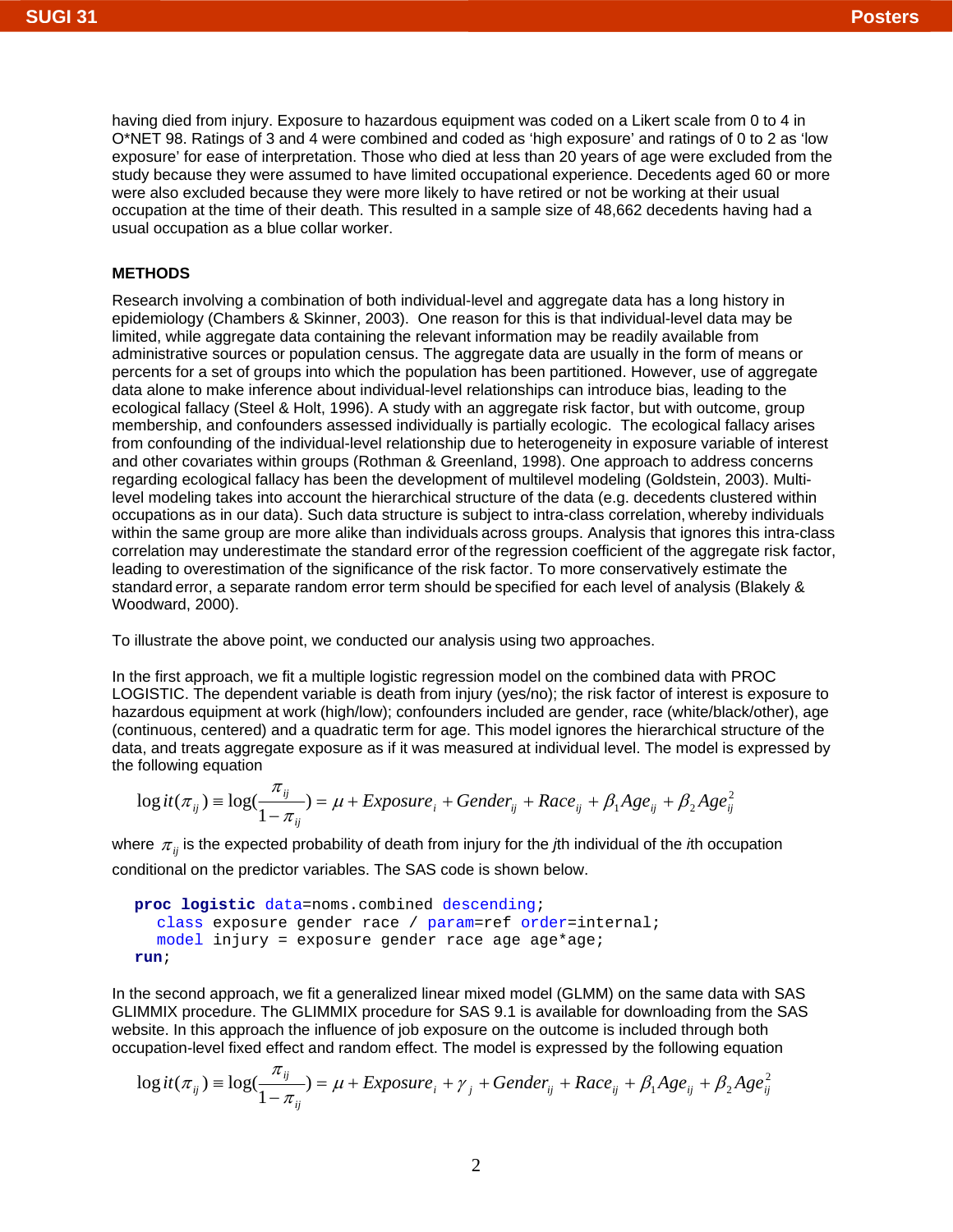where  $\gamma_i \sim$  i.i.d. N(0,  $\sigma_{\varrho}^2$ ), and  $\pi_{ii}$  is the expected probability of death from injury for the *j*th individual of the *i*th occupation conditional on the predictor variables and the random effect. The SAS code is shown below.

```
proc glimmix data=noms.combined; 
  class occupation exposure gender race; 
  model injury (event='Yes') = exposure gender race age age*age 
       / solution dist=binary link=logit ddfm=satterth oddsratio; 
  random intercept / subject=occupation solution; 
   nloptions tech=nrridg; 
  ods exclude solutionr; 
run;
```
The MODEL statement lists the same fixed effects as in the previous approach, and the RANDOM statement identifies the group structure in the mixed model. The model option DDFM=SATTERTH uses the Satterthwaite method to adjust for denominator degree of freedom for tests of the fixed effects. One draw back in using the Satterthwaite method is that it requires extra memory and extra computation time. When the number of observations per group is large as in our data, and when running the program on a PC, it is possible that it will take the program a long time to run, or the program may stop with an OUT OF MEMORY error message. Fortunately, SAS has an alternative algorithm to solve this problem, that is, to ask for the random effects solutions by specifying the SOLUTION option in the RANDOM statement. Since we do not want to see these random solutions, we use the ODS EXCLUDE SOLUTIONR statement to suppress them in the printout. The model option ODDSRATIO requests calculation of odds ratios and their confidence limits. Models fit with the GLIMMIX procedure usually require nonlinear optimization methods. One can control the optimization through options of the NLOPTIONS statement. In this study we used the TECH=NRRIDG option in the NLOPTIONS statement which specifies an optimization technique of Newton-Raphson with ridging to help with the convergence of the procedure.

# **RESULTS**

Tables 1-3 are selected outputs from the first approach. The coefficient of exposure to hazardous equipment is 0.0769, and its standard error is 0.0299. The p-value for the Wald chi-square test is 0.0101, indicating a significant association between death from injury and exposure to hazardous equipment at work. The estimated mortality odds ratio (high exposure vs. low exposure) is 1.08 (95% CI: 1.02-1.15).

| Table 1. Type 3 Analysis of Effects |    |                    |            |  |  |  |  |
|-------------------------------------|----|--------------------|------------|--|--|--|--|
| Effect                              | DF | Wald<br>Chi-Square | Pr > ChiSq |  |  |  |  |
| Exposure                            |    | 6.6177             | 0.0101     |  |  |  |  |
| Gender                              |    | 216.9798           | < .0001    |  |  |  |  |
| Race                                | 2  | 898.8020           | < .0001    |  |  |  |  |
| Age                                 |    | 3433.7309          | < .0001    |  |  |  |  |
| Age*Age                             |    | 27.1749            | < .0001    |  |  |  |  |

Table 2. Analysis of Maximum Likelihood Estimates

| Parameter |              | DF | Estimate   | Standard<br>Error | Wald<br>Chi-Square | Pr > ChiSq |
|-----------|--------------|----|------------|-------------------|--------------------|------------|
| Intercept |              |    | $-1.3860$  | 0.0200            | 4826.0120          | < .0001    |
| Exposure  | <b>High</b>  |    | 0.0769     | 0.0299            | 6.6177             | 0.0101     |
| Gender    | Female       |    | $-0.5435$  | 0.0369            | 216.9798           | $-.0001$   |
| Race      | <b>Black</b> |    | $-1.0437$  | 0.0348            | 898.2554           | < .0001    |
| Race      | Other        |    | $-0.1277$  | 0.0800            | 2.5477             | 0.1105     |
| Age       |              |    | $-0.1123$  | 0.00192           | 3433.7309          | < .0001    |
| Age*Age   |              |    | $-0.00061$ | 0.000118          | 27.1749            | < .0001    |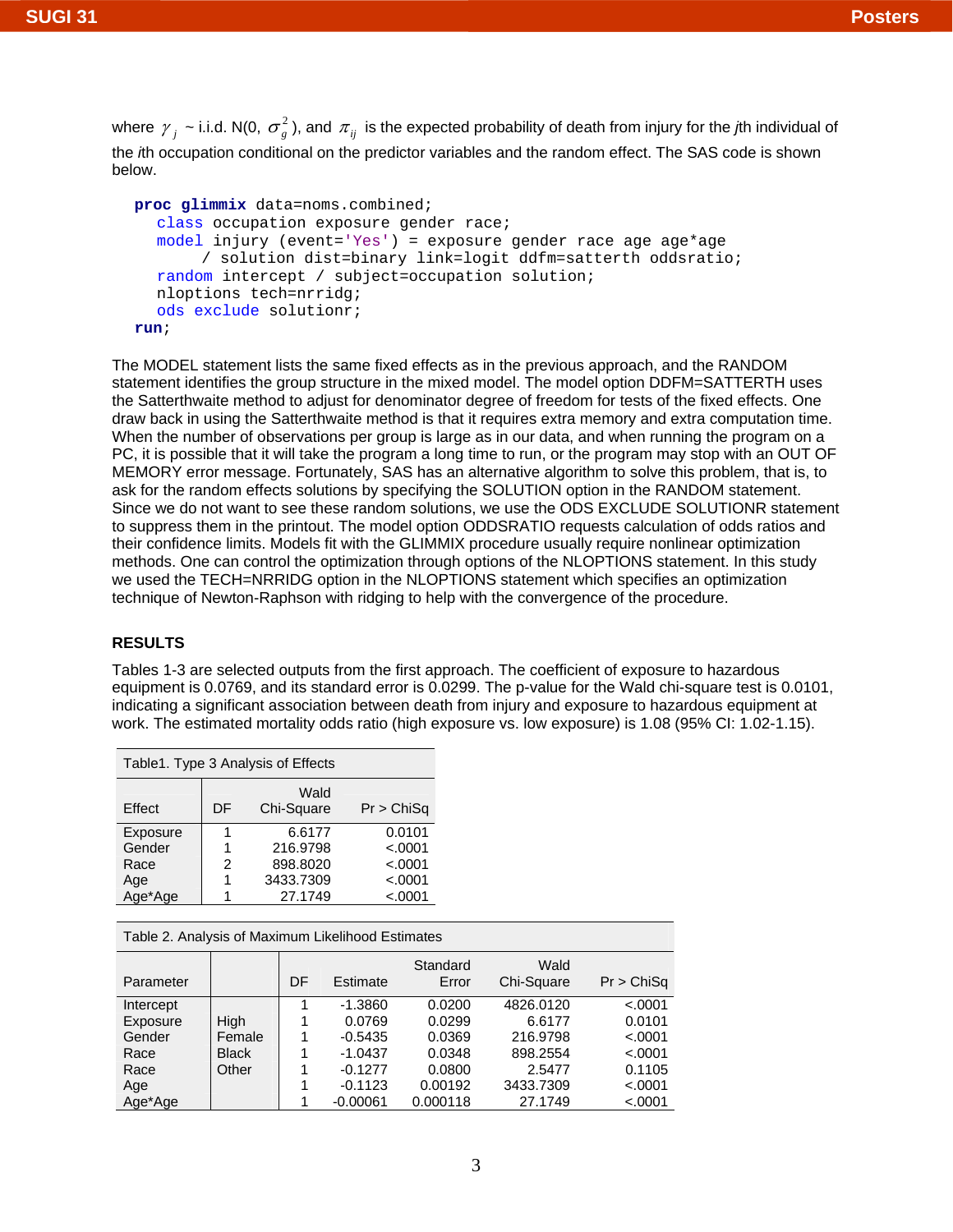| Table 3. Odds Ratio Estimates |                   |                                      |       |  |  |  |  |
|-------------------------------|-------------------|--------------------------------------|-------|--|--|--|--|
| Effect                        | Point<br>Estimate | 95% Wald<br><b>Confidence Limits</b> |       |  |  |  |  |
| Exposure High vs Low          | 1.080             | 1.018                                | 1.145 |  |  |  |  |
| Female vs Male<br>Gender      | 0.581             | 0.540                                | 0.624 |  |  |  |  |
| <b>Black vs White</b><br>Race | 0.352             | 0.329                                | 0.377 |  |  |  |  |
| Other vs White<br>Race        | 0.880             | 0.752                                | 1.030 |  |  |  |  |

Tables 4-7 are selected outputs from the second approach. The estimated between occupation variance is 0.0409. The coefficient of exposure to hazardous equipment is 0.0334, and its standard error is 0.0571. The p-value for the Wald chi-square test is 0.5594, indicating no statistically significant association between death from injury and exposure to hazardous equipment at work. The estimated mortality odds ratio (high exposure vs. low exposure) is 1.03 (95% CI: 0.92-1.16).

| Table 4. Covariance Parameter Estimates |            |          |                   |  |  |  |
|-----------------------------------------|------------|----------|-------------------|--|--|--|
| Cov Parm                                | Subject    | Estimate | Standard<br>Error |  |  |  |
| Intercept                               | Occupation | 0.04090  | 0.01025           |  |  |  |

Table 5. Type III Tests of Fixed Effects

| Effect   | Num<br>DF | Den<br>DE | F Value | $Pr$ > F |
|----------|-----------|-----------|---------|----------|
| Exposure |           | 135.3     | 0.34    | 0.5594   |
| Gender   | 1         | 4744      | 92.06   | < .0001  |
| Race     | 2         | 48655     | 406.74  | < .0001  |
| Age      | 1         | 48655     | 3390.14 | < .0001  |
| Age*Age  |           | 48655     | 23.62   | < .0001  |
|          |           |           |         |          |

Table 6. Solutions for Fixed Effects

| Effect    | Exposure | Gender | Race         | Estimate   | Standard<br>Error | DF    | t Value  | Pr >  t |
|-----------|----------|--------|--------------|------------|-------------------|-------|----------|---------|
| Intercept |          |        |              | $-1.4228$  | 0.03152           | 178.7 | $-45.13$ | < .0001 |
| Exposure  | High     |        |              | 0.03339    | 0.05705           | 135.3 | 0.59     | 0.5594  |
| Exposure  | Low      |        |              |            |                   |       |          |         |
| Gender    |          | Female |              | $-0.4056$  | 0.04228           | 4744  | $-9.59$  | < .0001 |
| Gender    |          | Male   |              |            |                   |       |          |         |
| Race      |          |        | <b>Black</b> | $-1.0090$  | 0.03539           | 48655 | $-28.51$ | < .0001 |
| Race      |          |        | Other        | $-0.1093$  | 0.08036           | 48655 | $-1.36$  | 0.1737  |
| Race      |          |        | White        | 0          |                   |       |          |         |
| Age       |          |        |              | $-0.1128$  | 0.001937          | 48655 | $-58.22$ | < .0001 |
| Age*Age   |          |        |              | $-0.00058$ | 0.000118          | 48655 | $-4.86$  | < .0001 |

Table 7. Odds Ratio Estimates

| Effect   |      |        |              | Exposure Gender Race Exposure Gender Race Estimate |      |       |       | DF    | 95% Confidence<br>Limits |       |
|----------|------|--------|--------------|----------------------------------------------------|------|-------|-------|-------|--------------------------|-------|
| Exposure | High |        |              | Low                                                |      |       | 1.034 | 135.3 | 0.924                    | 1.157 |
| Gender   |      | Female |              |                                                    | Male |       | 0.667 | 4744  | 0.614                    | 0.724 |
| Race     |      |        | <b>Black</b> |                                                    |      | White | 0.365 | 48655 | 0.340                    | 0.391 |
| Race     |      |        | Other        |                                                    |      | White | 0.896 | 48655 | 0.766                    | 1.049 |
| Age      |      |        |              |                                                    |      |       | 0.893 | 48655 | 0.890                    | 0.897 |
| Age*Age  |      |        |              |                                                    |      |       | 0.999 | 48655 | 0.999                    | 1.000 |